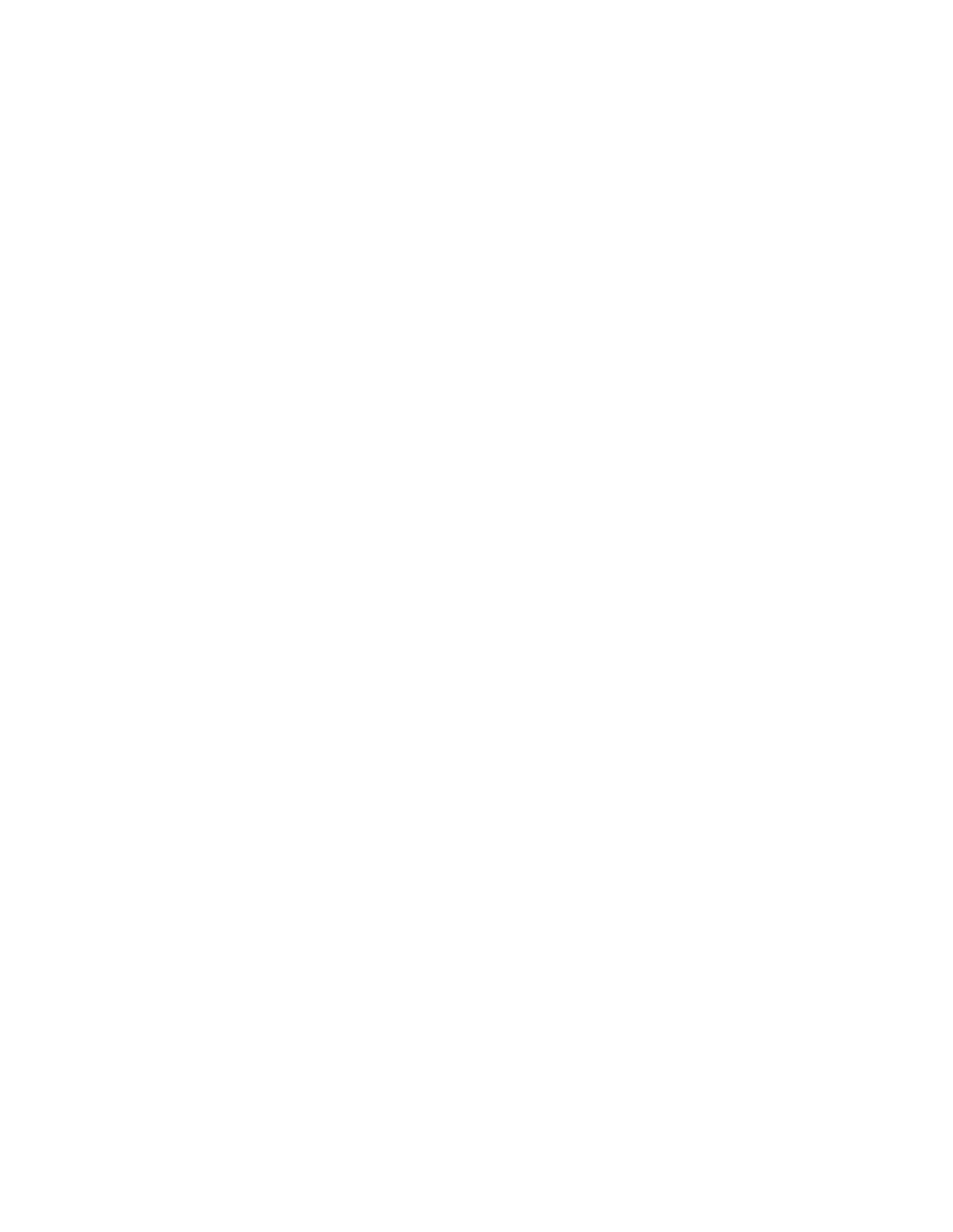| Manipulative                | <b>Rubric</b>  |
|-----------------------------|----------------|
| <b>Coloring Supplies</b>    | 3              |
| Small Items                 | 1              |
| Snap Cubes                  | 3              |
| Nametags                    | 3              |
| Calendar                    | 3              |
| <b>Inventory Bag</b>        | $\mathbf{1}$   |
| <b>Colored Tiles</b>        | $\mathbf{1}$   |
| 1-6 Dot Cubes               | 3              |
| <b>Primary Number Cards</b> | 3              |
| Pennies                     | $\overline{2}$ |
| <b>Buttons</b>              | 1              |
| <b>Connecting Cubes</b>     | $\overline{2}$ |
| <b>Index Cards</b>          | 1              |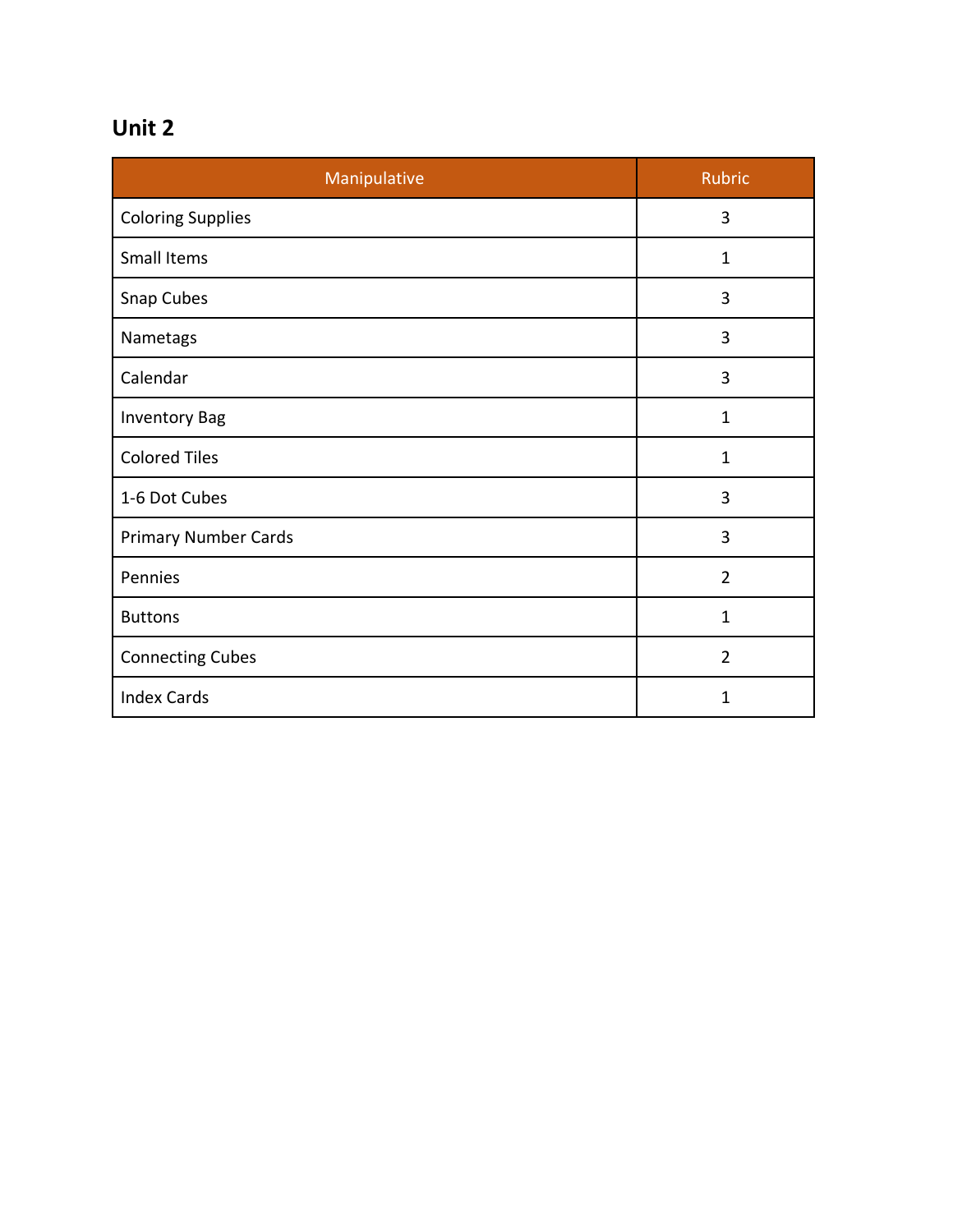| Manipulative            | Rubric         |
|-------------------------|----------------|
| Pattern block cubes     | 3              |
| Pattern blocks          | 3              |
| Pattern block cut-outs  | $\overline{2}$ |
| Playdoh                 | 3              |
| Make a Shape Cards      | 3              |
| <b>Attribute Blocks</b> | 3              |
| Geo Boards              | 3              |

| Manipulative            | Rubric         |
|-------------------------|----------------|
| Unifix cubes            | $\overline{2}$ |
| Craft sticks            | 3              |
| pennies                 | $\overline{2}$ |
| Dice                    | 3              |
| 1-3 dot cube            | 3              |
| bears                   | $\mathbf{1}$   |
| $-1$ , $+1$ cube        | 3              |
| Square tiles            | 3              |
| Red and yellow counters | $\overline{2}$ |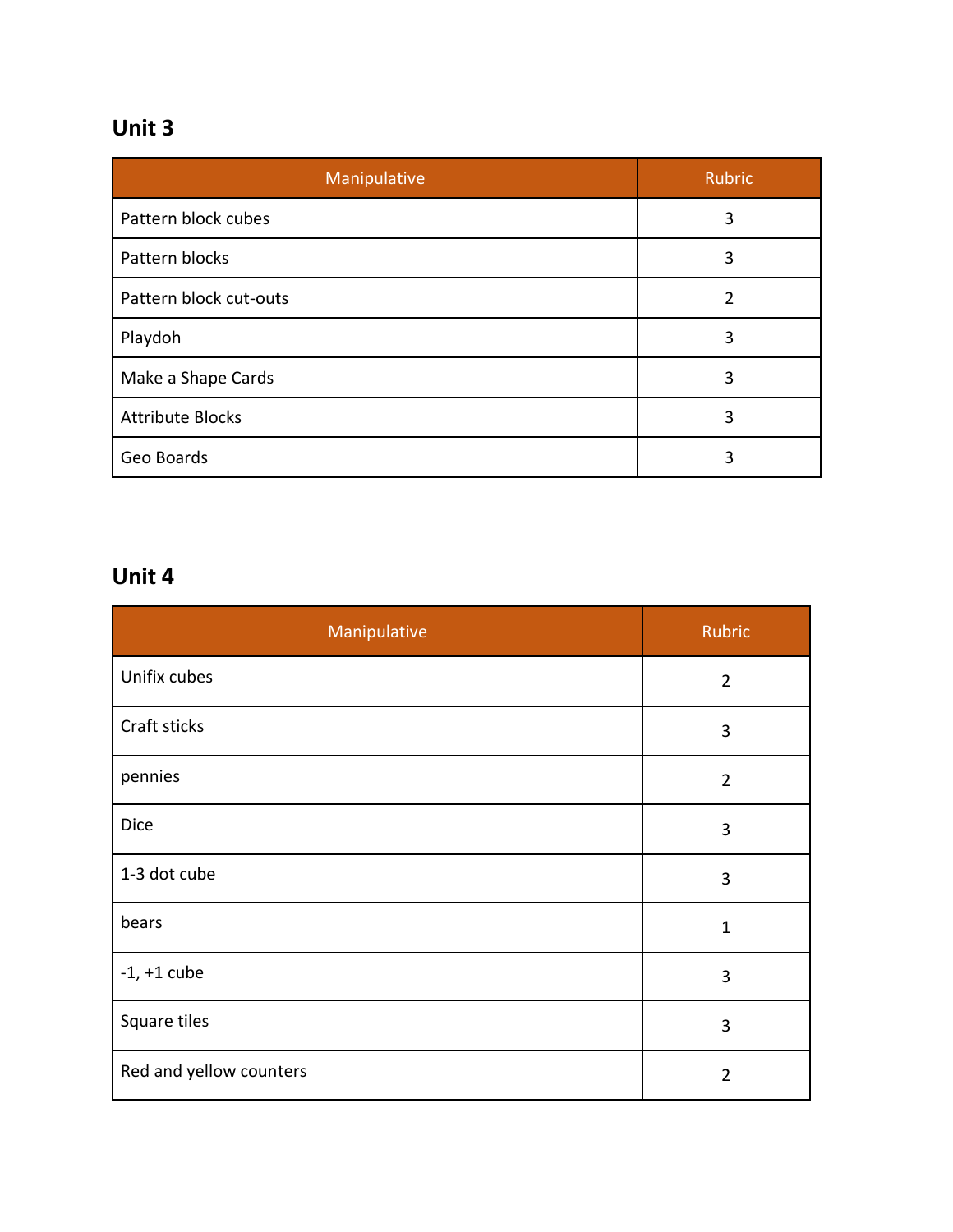| Manipulative            | <b>Rubric</b> |
|-------------------------|---------------|
| <b>Geometric Solid</b>  | 3             |
| Geo Blocks              |               |
| <b>Connecting Cubes</b> | 3             |
| Playdough or Clay       | 3             |

| <b>Manipulative</b>  | <b>Rubric</b>  |
|----------------------|----------------|
| Dot cubes, 1-3 & 1-6 | $\overline{2}$ |
| Unit cubes           | $\mathbf 1$    |
| Red & blue crayons   | $\mathbf 1$    |
| Bear counters        | $\mathbf{1}$   |
| Two color chips      | $\overline{2}$ |
| pennies              | $\overline{2}$ |
| Number line          | 3              |